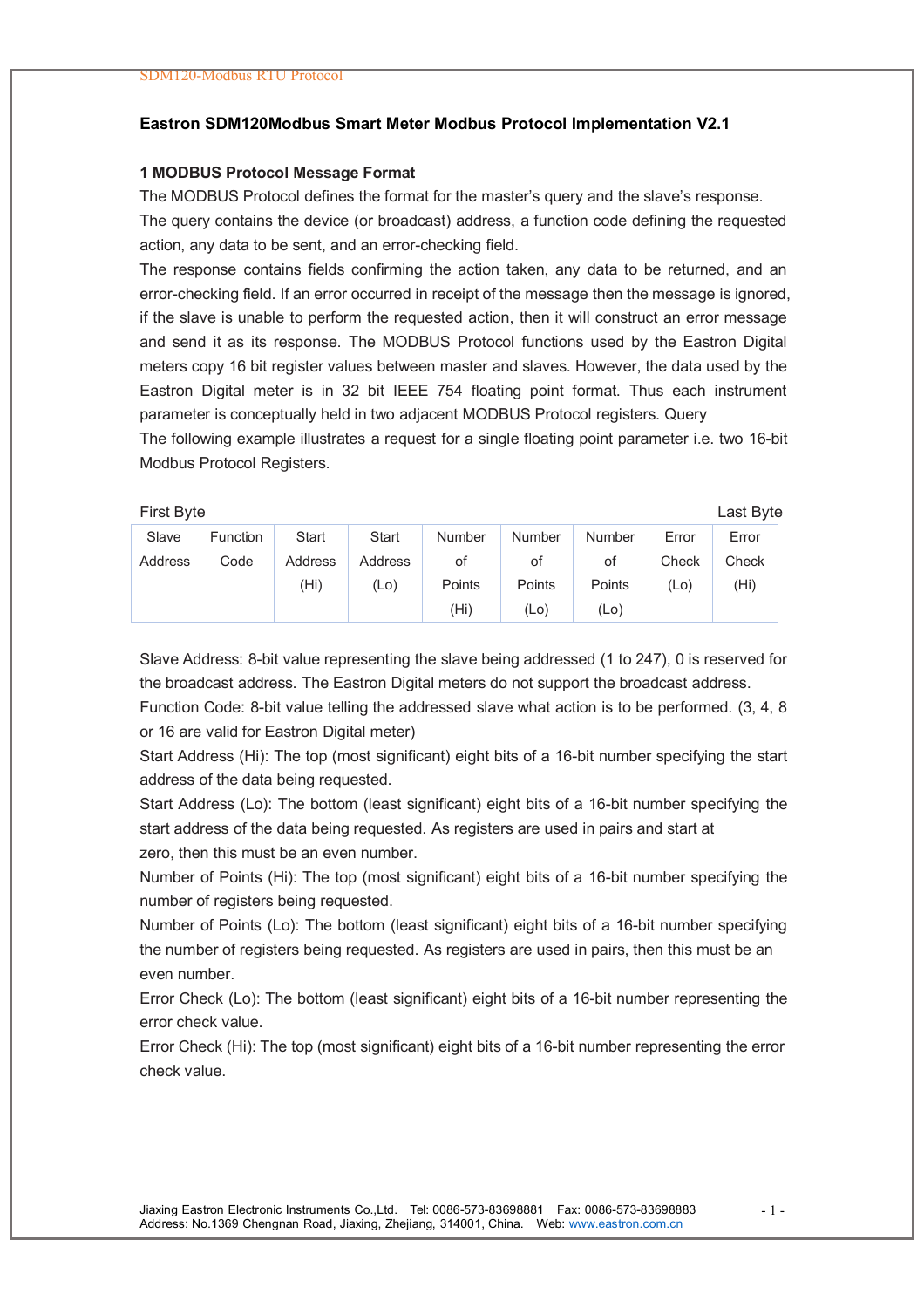### Response

The example illustrates the normal response to a request for a single floating point parameter i.e. two 16-bit Modbus Protocol Registers.

| <b>First Byte</b> |          |              |          |          |          |          |         | Last Byte         |
|-------------------|----------|--------------|----------|----------|----------|----------|---------|-------------------|
| Slave             | Function | <b>B</b> vte | First    | First    | Second   | Second   | Error   | Error             |
| <b>Address</b>    | Code     | Count        | Register | Register | Register | Register | Check   | Check             |
|                   |          |              | (Hi)     | (Lo)     | (Hi)     | (Lo)     | $(L_0)$ | (H <sub>i</sub> ) |

Slave Address: 8-bit value representing the address of slave that is responding.

Function Code: 8-bit value which, when a copy of the function code in the query, indicates that the slave recognised the query and has responded. (See also Exception Response).

Byte Count: 8-bit value indicating the number of data bytes contained within this response First Register (Hi)\*: The top (most significant) eight bits of a 16-bit number representing the first register requested in the query.

First Register (Lo)\*: The bottom (least significant) eight bits of a 16-bit number representing the first register requested in the query.

Second Register (Hi)\*: The top (most significant) eight bits of a 16-bit number representing the second register requested in the query.

Second Register (Lo)\*: The bottom (least significant) eight bits of a 16-bit number representing the second register requested in the query.

Error Check (Lo): The bottom (least significant) eight bits of a 16-bit number representing the error check value.

Error Check (Hi): The top (most significant) eight bits of a 16-bit number representing the error check value.

### Exception Response

If an error is detected in the content of the query (excluding parity errors and Error Check mismatch), then an error response (called an exception response), will be sent to the master. The exception response is identified by the function code being a copy of the query function code but with the most-significant bit set. The data contained in an exception response is a single byte error code.

| First Byte |          |       |       | Last Byte |
|------------|----------|-------|-------|-----------|
| Slave      | Function | Error | Error | Error     |
| Address    | Code     | Code  | Check | Check     |
|            |          |       | (Lo)  | (Hi)      |

Slave Address: 8-bit value representing the address of slave that is responding.

Function Code: 8 bit value which is the function code in the query OR'ed with 80 hex, indicating that the slave either does not recognize the query or could not carry out the action requested.

Error Code: 8-bit value indicating the nature of the exception detected.

(See "Table Of Exception Codes" later).

Jiaxing Eastron Electronic Instruments Co.,Ltd. Tel: 0086-573-83698881 Fax: 0086-573-83698883 Address: No.1369 Chengnan Road, Jiaxing, Zhejiang, 314001, China. Web: www.eastron.com.cn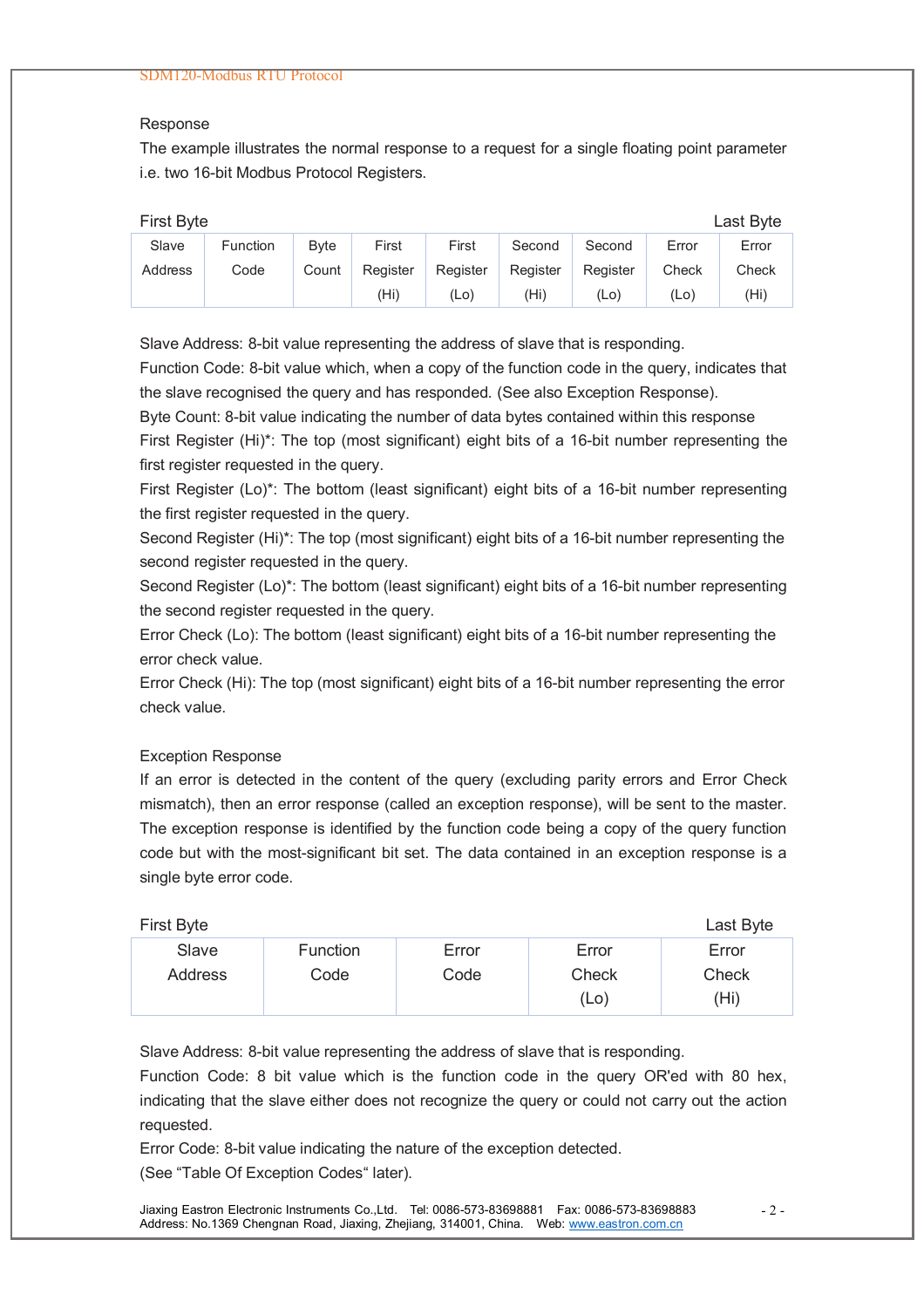Error Check (Lo): The bottom (least significant) eight bits of a 16-bit number representing the error check value.

Error Check (Hi): The top (most significant) eight bits of a 16-bit number representing the error check value.

### **2 Read Input Registers**

2.1 MODBUS Protocol code 04 reads the contents of the 3X registers.

Example

The following query will request 'Volts 1' from an instrument with node address 1:

| <b>Field Name</b>            | Example(Hex) |
|------------------------------|--------------|
| Slave Address                | 01           |
| Function                     | 04           |
| <b>Starting Address High</b> | 00           |
| <b>Starting Address Low</b>  | 00           |
| Number of Points High        | 00           |
| Number of Points Low         | 02           |
| Error Check Low              | 71           |
| Error Check High             | СR           |

Note: Data must be requested in register pairs i.e. the "Starting Address" and the "Number of Points" must be even numbers to request a floating point variable. If the "Starting Address" or the "Number of points" is odd then the query will fall in the middle of a floating point variable the product will return an error message.

The following response returns the contents of Volts 1 as 230.2. But see also "Exception Response" later.

| <b>Field Name</b>         | Example (Hex) |
|---------------------------|---------------|
| Slave Address             | 01            |
| Function                  | 04            |
| <b>Byte Count</b>         | 04            |
| Data, High Reg, High Byte | 43            |
| Data, High Reg, Low Byte  | 66            |
| Data, Low Reg, High Byte  | 33            |
| Data, Low Reg, Low Byte   | 34            |
| Error Check Low           | 1B            |
| Error Check High          | 38            |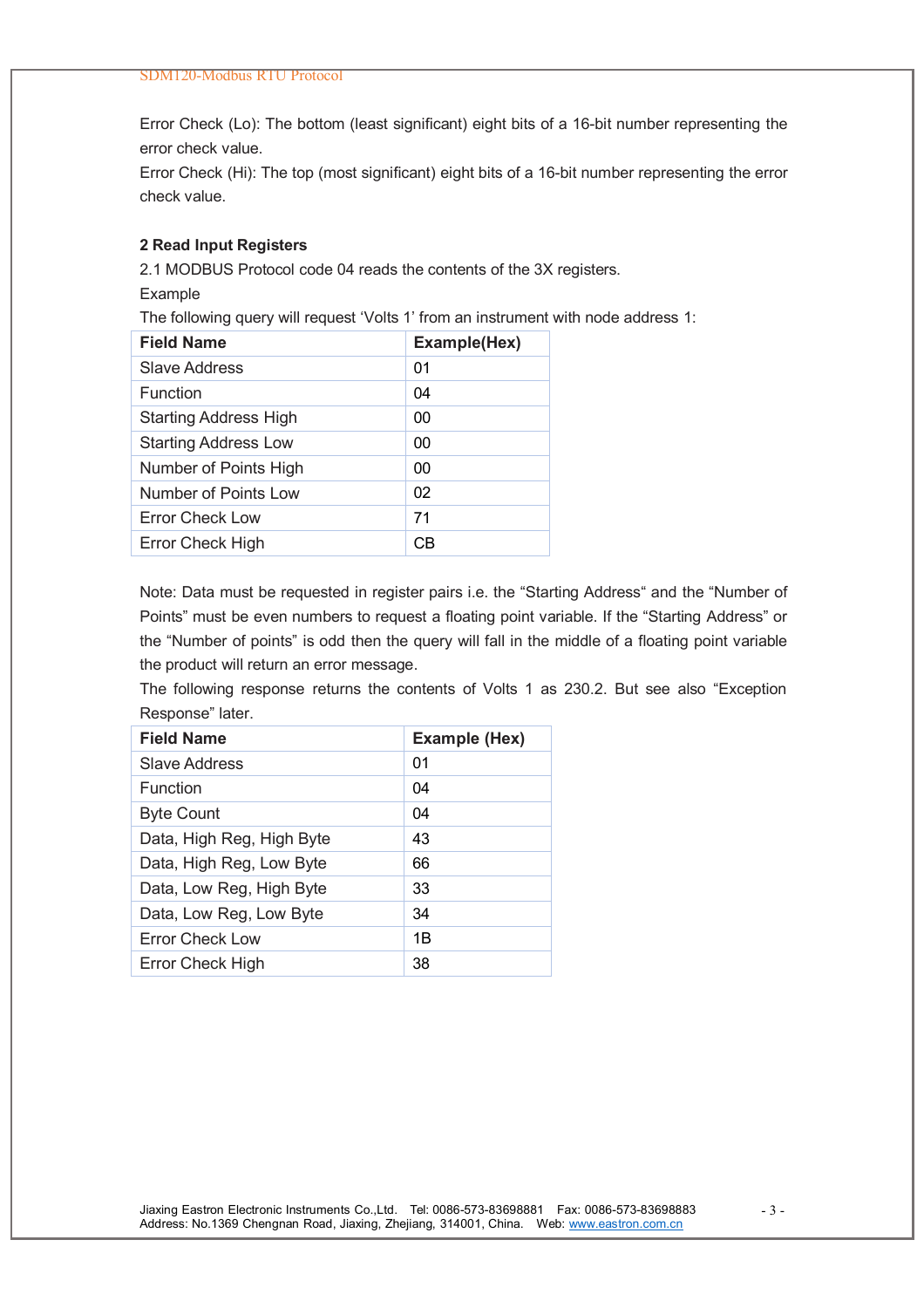## **2.2 Read Holding Registers**

MODBUS Protocol code 03 reads the contents of the 4X registers.

Example

The following query will request the prevailing 'Network Node':

| <b>Field Name</b>            | Example (Hex)  |
|------------------------------|----------------|
| <b>Slave Address</b>         | 01             |
| Function                     | 03             |
| <b>Starting Address High</b> | 00             |
| <b>Starting Address Low</b>  | 00             |
| Number of Points High        | 00             |
| Number of Points Low         | 14             |
| <b>Error Check Low</b>       | C <sub>4</sub> |
| Error Check High             | 0B             |

Note: Data must be requested in register pairs i.e. the "Starting Address" and the "Number of Points" must be even numbers to request a floating point variable. If the "Starting Address" or the "Number of points" is odd then the query will fall in the middle of a floating point variable the product will return an error message.

The following response returns the contents of Demand Time as 1, but see also "Exception Response" later.

| <b>Field Name</b>         | Example (Hex) |
|---------------------------|---------------|
| Slave Address             | 01            |
| Function                  | 03            |
| <b>Byte Count</b>         | 04            |
| Data, High Reg, High Byte | 3F            |
| Data, High Reg, Low Byte  | 80            |
| Data, Low Reg, High Byte  | 00            |
| Data, Low Reg, Low Byte   | 00            |
| Error Check Low           | F7            |
| <b>Error Check High</b>   | CF            |

## **2.3 Write Holding Registers**

MODBUS Protocol code 10 (16 decimal) writes the contents of the 4X registers. Example

The following query will set the Network Node to 60:

| <b>Field Name</b>            | Example (Hex) |
|------------------------------|---------------|
| Slave Address                | 01            |
| <b>Function</b>              | 10            |
| <b>Starting Address High</b> | 00            |
| <b>Starting Address Low</b>  | 14            |
| Number of Registers High     | 00            |
| Number of Registers Low      | 02            |
| <b>Byte Count</b>            | 04            |
|                              |               |

Jiaxing Eastron Electronic Instruments Co.,Ltd. Tel: 0086-573-83698881 Fax: 0086-573-83698883 Address: No.1369 Chengnan Road, Jiaxing, Zhejiang, 314001, China. Web: www.eastron.com.cn

- 4 -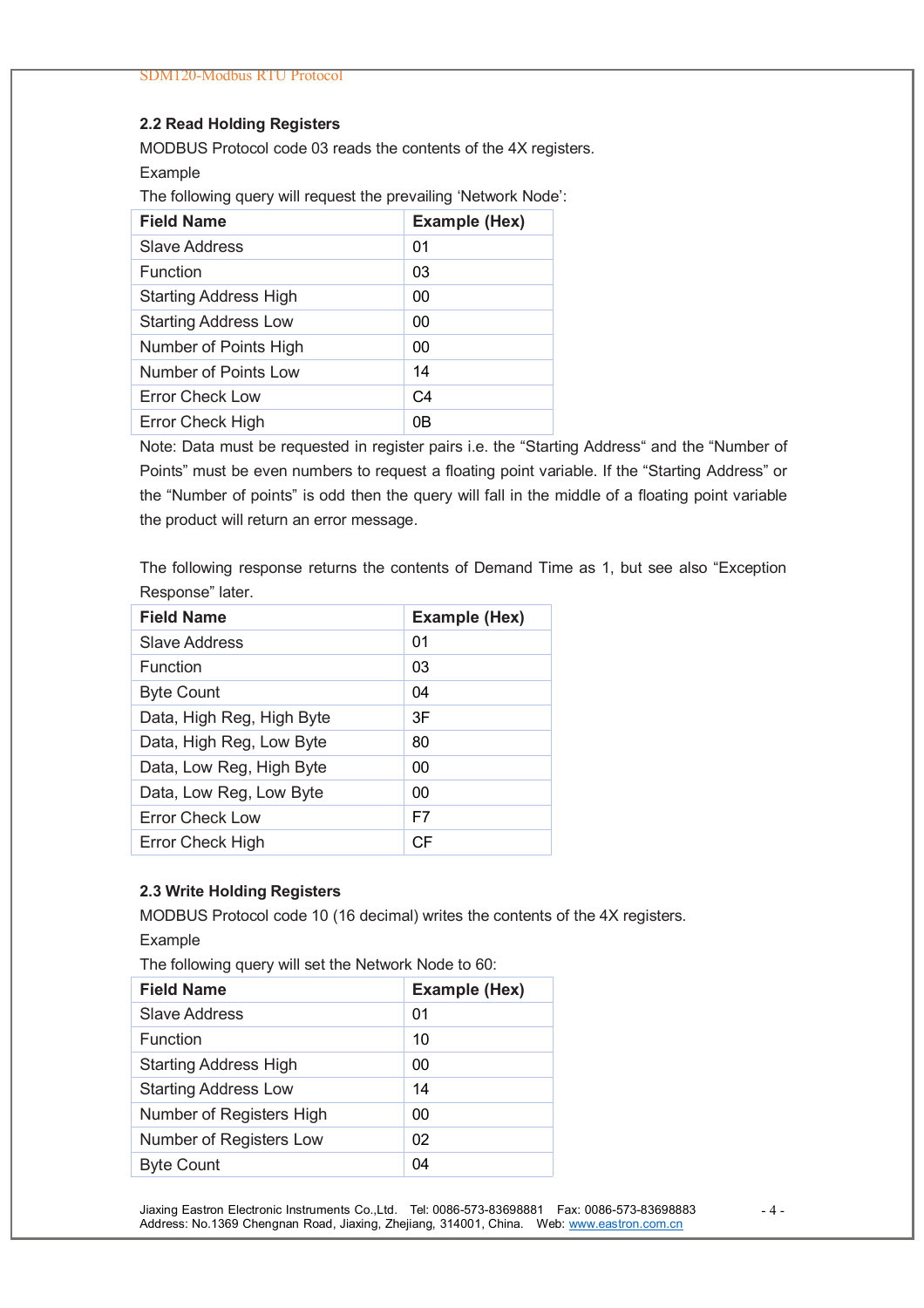SDM120-Modbus RTU Protocol

| Data, High Reg, High Byte | 42 |
|---------------------------|----|
| Data, High Reg, Low Byte  | 70 |
| Data, Low Reg, High Byte  | 00 |
| Data, Low Reg, Low Byte   | 00 |
| Error Check Low           | 67 |
| <b>Error Check High</b>   | D5 |

Note: Data must be written in register pairs i.e. the "Starting Address" and the "Number of Points" must be even numbers to write a floating point variable. If the "Starting Address" or the "Number of points" is odd then the query will fall in the middle of a floating point variable the product will return an error message. In general only one floating point value can be written per query

The following response indicates that the write has been successful. But see also "Exception Response "later.

| <b>Field Name</b>            | Example (Hex)  |
|------------------------------|----------------|
| Slave Address                | 01             |
| <b>Function</b>              | 10             |
| <b>Starting Address High</b> | 00             |
| <b>Starting Address Low</b>  | 14             |
| Number of Registers High     | 00             |
| Number of Registers Low      | 02             |
| <b>Error Check Low</b>       | F <sub>0</sub> |
| Error Check High             | 08             |

# Register Map:

Function code 04 to read input parameters:

| <b>Address</b><br>Register | Input Register Parameter | <b>Modbus Protocol Start</b><br><b>Address Hex</b> |               |         |                   |
|----------------------------|--------------------------|----------------------------------------------------|---------------|---------|-------------------|
|                            | <b>Parameter</b>         | <b>Units</b>                                       | <b>Format</b> | Hi byte | Lo byte           |
| 30001                      | Voltage                  | Volts                                              | Float         | 00      | 00                |
| 30007                      | Current                  | Amps                                               | Float         | 00      | 06                |
| 30013                      | Active power             | Watts                                              | Float         | 00      | 0C                |
| 30019                      | Apparent power           | VA                                                 | Float         | 00      | $12 \overline{ }$ |
| 30025                      | Reactive power           | VAr                                                | Float         | 00      | 18                |
| 30031                      | Power factor             | None                                               | Float         | 00      | 1E                |
| 30071                      | Frequency                | Hz                                                 | Float         | 00      | 46                |
| 30073                      | Import active energy     | <b>kWh</b>                                         | Float         | 00      | 48                |
| 30075                      | Export active energy     | kWh                                                | Float         | 00      | 4A                |
| 30077                      | Import reactive energy   | kvarh                                              | Float         | 00      | 4C                |
| 30079                      | Export reactive energy   | kvarh                                              | Float         | 00      | 4E                |
| 30343                      | Total active energy      | kWh                                                | Float         | 01      | 56                |
| 30345                      | Total reactive energy    | Kvarh                                              | Float         | 01      | 58                |

Jiaxing Eastron Electronic Instruments Co.,Ltd. Tel: 0086-573-83698881 Fax: 0086-573-83698883 Address: No.1369 Chengnan Road, Jiaxing, Zhejiang, 314001, China. Web: www.eastron.com.cn